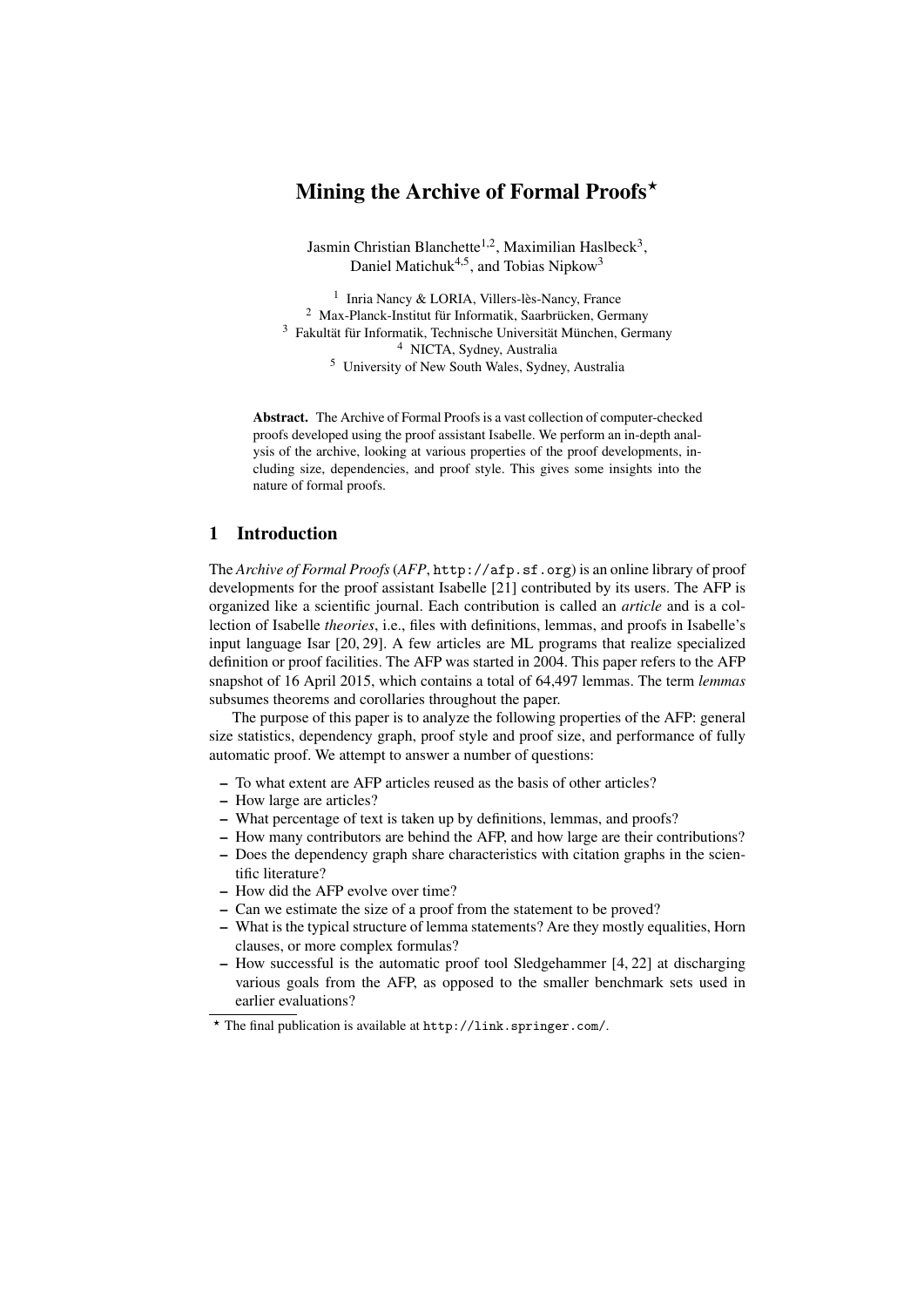This appears to be the first in-depth analysis of a large collection of computerchecked formal proofs, with the partial exception of Josef Urban's work on the Mizar Problems for Theorem Proving [\[26\]](#page-14-3), a library of problems for first-order automatic theorem proving generated from the Mizar Mathematical Library [\[1\]](#page-13-1).

The AFP is heavily biased towards computer science: of the 215 articles, 146 are indexed under computer science and only 82 articles under either mathematics or logic. (Entries may occur in multiple categories.) In contrast, the Mizar Mathematical Library is heavily biased towards mathematics.

Although Isabelle is a generic proof assistant supporting several object logics, all AFP articles use higher-order logic (HOL) as their object logic. Isabelle's version of HOL corresponds to Church's simple type theory [\[8\]](#page-13-2) extended with polymorphism and Haskell-style type classes. HOL allows nested function types and quantification over functions. Predicates are simply functions to the Boolean type. Named functions are called *constants* in HOL terminology, even if they take arguments. Thus, in the formula  $x + 0 = x$ , both 0 and + are constants, whereas x is a variable. Otherwise, HOL conventions are a mixture of mathematics and functional programming.

## 2 Sizes

In its 11 years, the AFP has grown to one million lines of "code" (LOC)—1,018,800 LOC to be precise—where "code" refers to definitions and proofs (including comments but not empty lines). The growth of the AFP over time is shown in Figures [1](#page-2-0) and [2.](#page-2-1) The growth in Figure [1](#page-2-0) looks roughly linear. If one examines the growth rate, it fluctuates but has an upward trend. The development of the total number of authors that have ever contributed to the AFP is shown in Figure [3](#page-2-2) and it is similar to the size graph. The number of authors active each year, shown in short lighter (in colour: pink) bars in Figure [3,](#page-2-2) has only been growing slowly.

The distribution of sizes of the articles is shown in Figure [4.](#page-3-0) Half the articles have up to 2,000 LOC, beyond that the number of articles decays sharply, but with a long tail, not all of which is visible in the figure: 9 AFP articles are larger than 20,000 LOC; the largest AFP article (77,100 LOC) is JinjaThreads, a formalization of a dialect of Java by Andreas Lochbihler [\[16\]](#page-14-4). At first sight it is not clear what distribution Figure [4](#page-3-0) follows. Initially, it shows an exponential decay, but a better fit is a power law: a log-log plot shows something close to a straight line. Many similar phenomena, e.g., file sizes on the Internet [\[9\]](#page-13-3), also follow a power law.

### 2.1 Definitions versus Lemmas versus Proofs

The three largest categories of text in the AFP are proofs, lemma statements, and definitions (in that order):

| Proofs:           | 593,828 LOC (58%) |
|-------------------|-------------------|
| Lemma statements: | 192,576 LOC (19%) |
| Definitions:      | 85,808 LOC (8%)   |

Above we have only counted proofs associated with lemmas.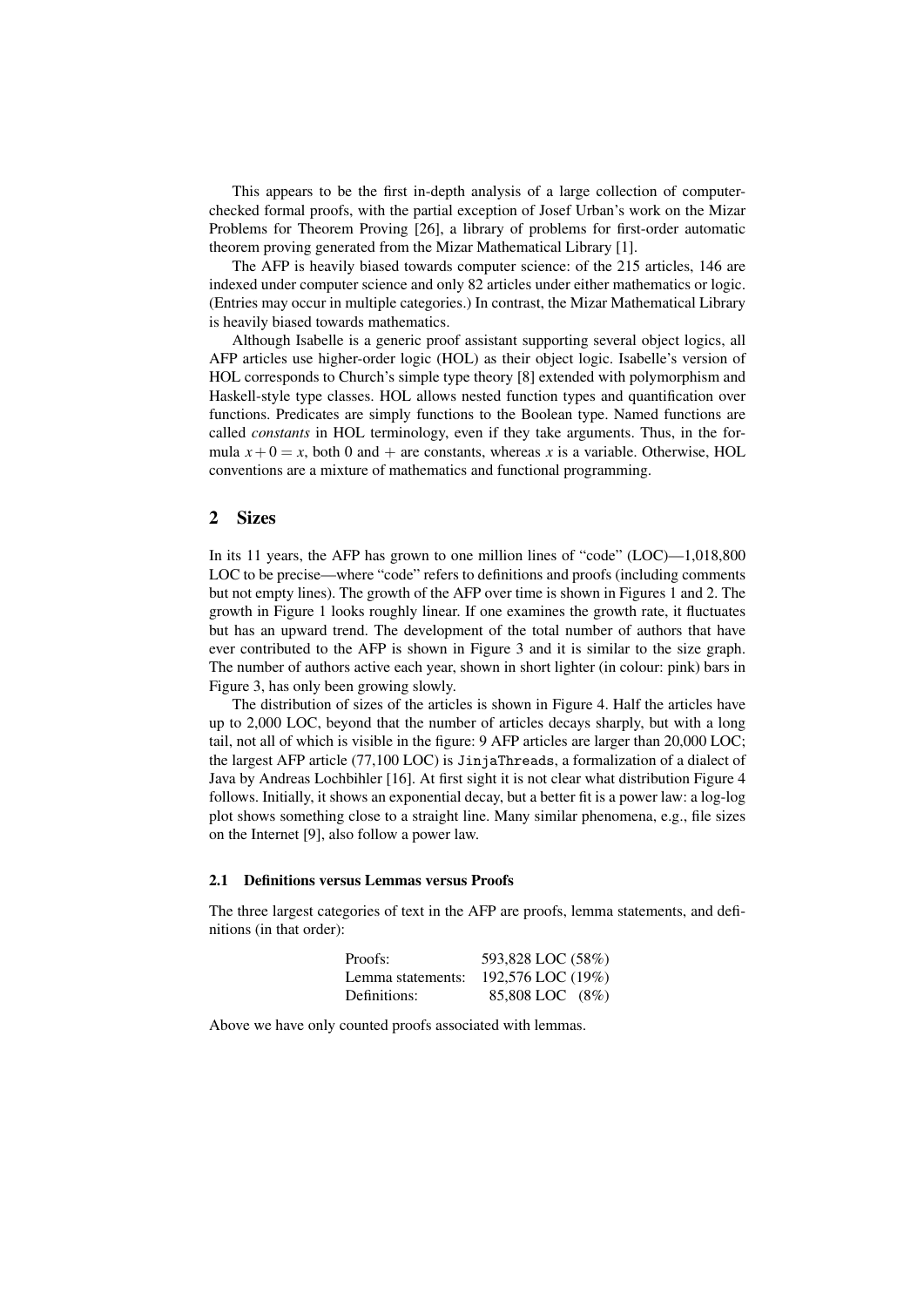

<span id="page-2-0"></span>Fig. 1. Size of AFP over time (cumulative)



<span id="page-2-1"></span>Fig. 2. Number of AFP articles over time (cumulative)



<span id="page-2-2"></span>Fig. 3. Number of AFP authors over time (cumulative)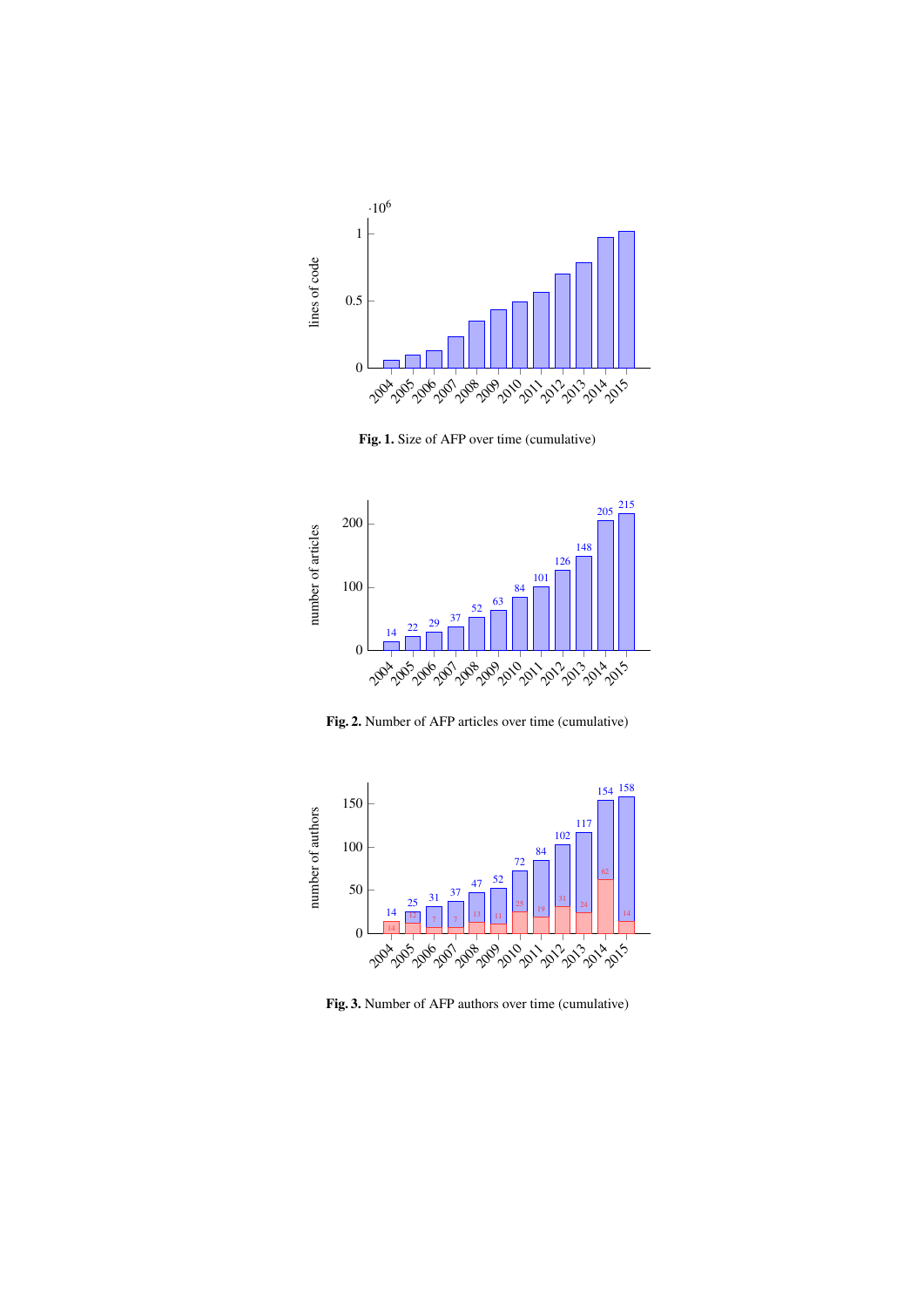

<span id="page-3-0"></span>Fig. 4. Sizes of articles

In his study of the textual sizes of the libraries distributed with four proof assistants, Wiedijk [\[30\]](#page-15-1) measured the following percentages for the above three categories (excluding empty lines): 62/14/1.4 for HOL Light, 50/21/8 for Isabelle, 60/12/10 for Coq, and 84/9/3 for Mizar. The discrepancy between the AFP and Wiedijk's numbers for Isabelle should not surprise because of the differences between the source texts (e.g., applications vs. foundations, degree of polish, age (2015 vs. 2007)) and because of slightly different counting schemes (e.g., proofs associated with lemmas vs. all proofs). As another example that these numbers can fluctuate take the verified C compiler (in Coq) by Leroy [\[15\]](#page-14-5): only 44% of the space (excluding empty lines and comments) is taken up by proofs, 21% by lemma statements and "supporting definitions", and 24% by the definition of the compiler and the semantics.

If instead of the size we compare the number of lemmas and definitions, the ratio for the AFP is 64,497/17,909  $\approx$  3.6. The ratio for the proof of the odd-order theorem in Coq is very similar:  $13,000/4,000 \approx 3.25$  [\[11\]](#page-14-6). This echoes an old adage:

One good definition is worth three theorems.

— Alfred Adler, "Mathematics and Creativity," *The New Yorker* (1972)

#### 2.2 Proof Depth

Isabelle proofs are block-structured and can be nested, i.e., proofs can have subproofs, sub-subproofs, and so on, like the blocks in a programming language. The maximum depth of a proof is a potential indication of its complexity. At the same time, it is also a potential indication that a monolithic proof should be refactored into smaller lemmas.

Figure [5](#page-4-0) shows the number of lemmas at each proof depth in the AFP. A proof depth of 1 means that no structured proof commands were used, otherwise known as a *proof script*. The logarithmic *y*-axis reveals a nearly perfect exponential distribution. The vast majority of proof goals never exceeds a depth of 1. But still more than 1% have a depth of 5 or more, and there is even one proof of depth 15.

It would be interesting to compare this with other block-structured proof languages, such as Mizar [\[18\]](#page-14-7) and the TLA<sup>+</sup> Proof System [\[7\]](#page-13-4). Proofs written in the latter system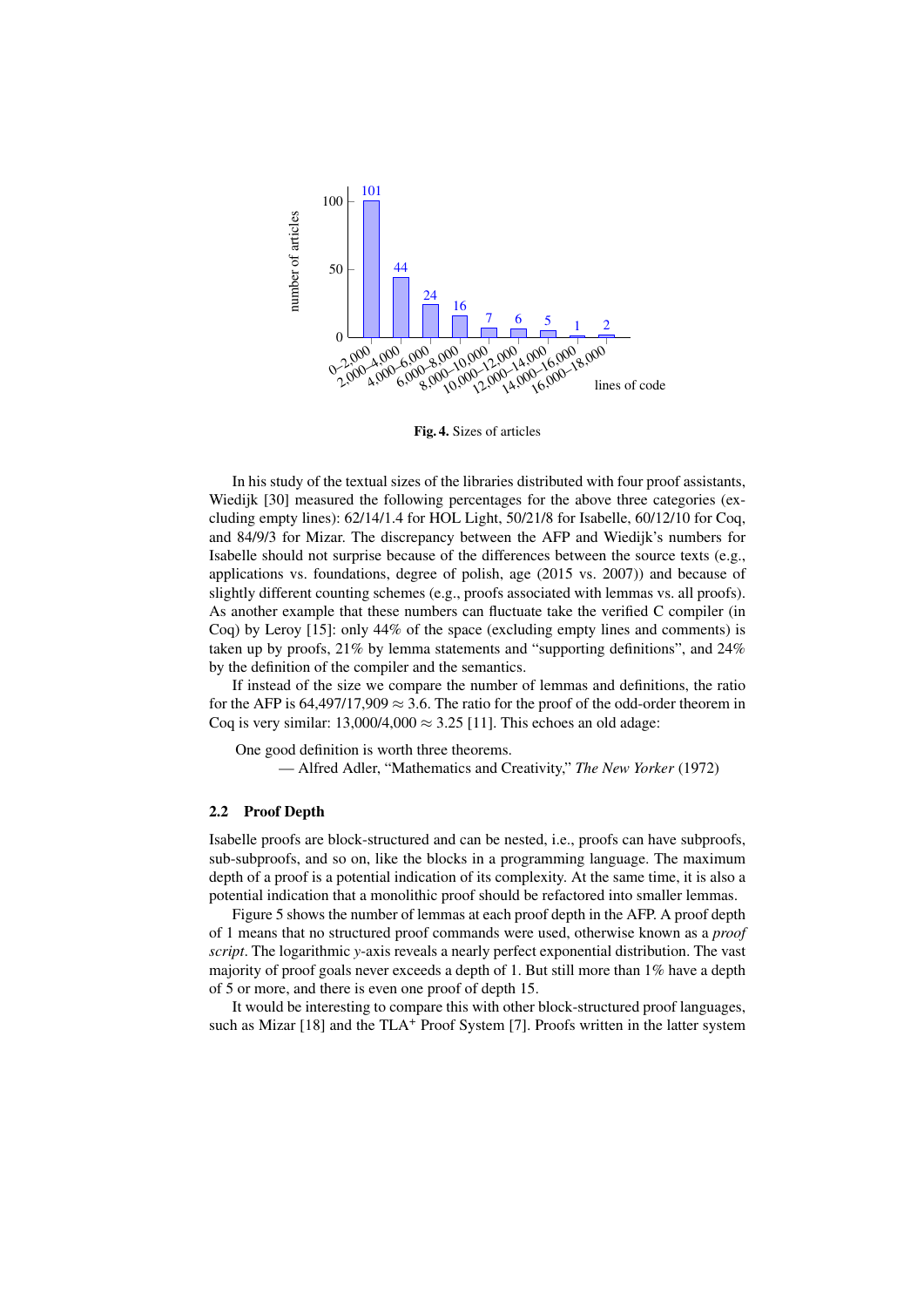

<span id="page-4-0"></span>Fig. 5. Number of lemmas at each proof depth

tend to have a richer hierarchic structure. It is not clear to us whether this is due to the application area (the verification of concurrent and distributed algorithms), to specific features of the proof language, or simply to the personal preferences of its users.

# 3 The Imports Graph



<span id="page-4-1"></span>Fig. 6. The AFP imports graph

Figure [6](#page-4-1) shows the AFP *imports graph*. The nodes of the graph are the AFP articles. We say that an AFP article  $E_2$  *imports* an article  $E_1$  if some theory of  $E_2$  imports some theory of  $E_1$ . In this case there is a directed edge from  $E_1$  to  $E_2$ . We say that  $E_2$  *depends on*  $E_1$  if there is a non-empty path from  $E_2$  to  $E_1$ . The graph is a dag; in Figure [6](#page-4-1) edges always go downwards. We do not show transitive edges and isolated nodes.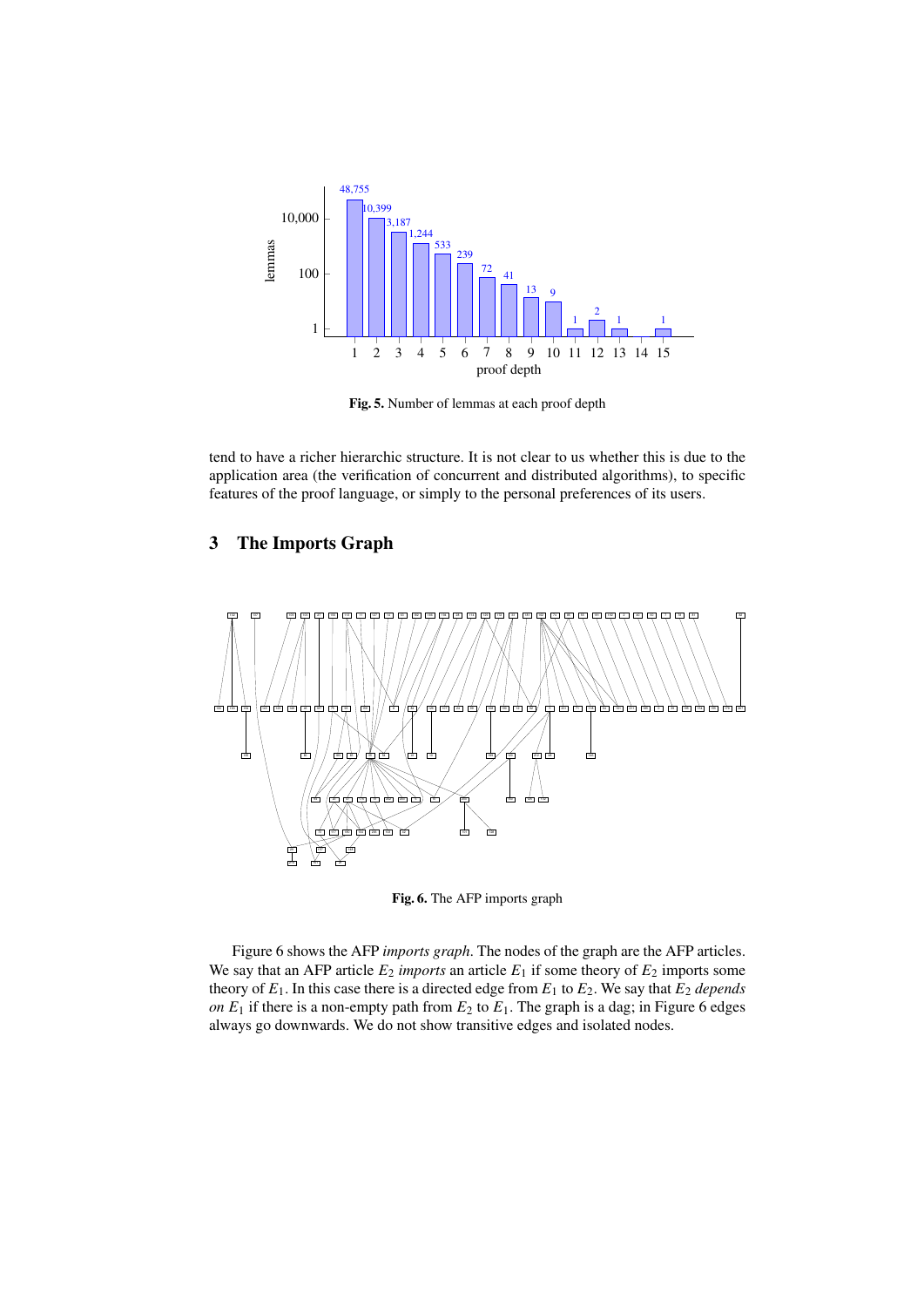One of the questions we want to answer in this section is whether the imports graph share characteristics with citation graphs in the scientific literature.

The key characteristics of the graph are as follows:

| Nodes:          | 215  | Depth:           |     |
|-----------------|------|------------------|-----|
| Isolated nodes: | -106 | Max. out-degree: | - 9 |
| Edges:          | 97   | Max. in-degree:  | 4   |

The top three articles with respect to their out-degree, i.e., the three most popular articles, are shown in Figure [7.](#page-5-0) The top article, Collections, is a framework for efficient implementations of common collection types like sets and maps [\[14\]](#page-14-8). All three articles are of a generic nature and designed for reuse.



<span id="page-5-0"></span>Fig. 7. The most popular AFP articles

#### 3.1 Weakly Connected Components

Now we consider the weakly connected components (WCC) in the graph, i.e., the maximal subgraphs such that from any node there is a path to any other node where edges may be followed either forwards or backwards. Each WCC is a group of loosely related articles. When mining the citation graphs of different subfields of computer science, it was observed [\[2\]](#page-13-5) that there is always one large WCC that covers 80–90% of the nodes, and the second largest WCC is smaller by three orders of magnitude: almost everything is connected to almost everything else. A similar phenomenon can be observed in the AFP, although the numbers are smaller. The largest WCC has 70 nodes (1/3 of the graph), whereas the second largest one has 5 nodes.

### 3.2 The Most Productive Contributors

We should also like to acknowledge the most productive contributors to the AFP. Figure [8](#page-6-0) shows the top 5 authors in terms of lines of code they contributed. Each author of an *n*-author article is assumed to have contributed  $1/n$ . It turns out that the top 5 authors have contributed a third of the AFP. The contributions are all in programming languages, data structures, and model checking, not in mathematics. The computer science bias is even more overwhelming than the classification of all articles into computer science versus mathematics and logic mentioned in the introduction would have lead us to expect.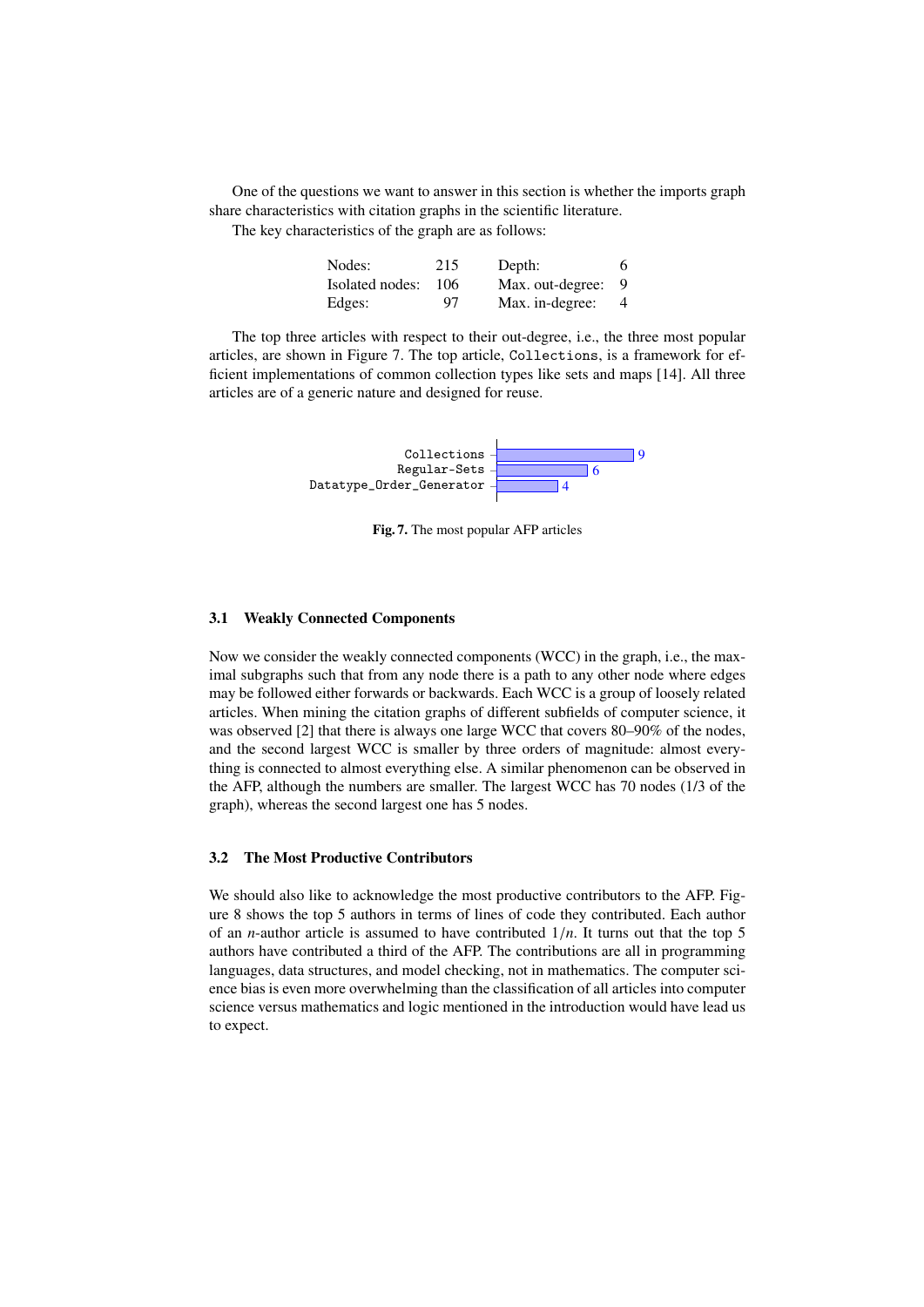

<span id="page-6-0"></span>Fig. 8. The most productive authors



<span id="page-6-1"></span>Fig. 9. The most popular library theories

## 3.3 Library Theories

Isabelle/HOL provides the theories Main and Complex\_Main that contain many standard theories such as sets, relations, lists, natural numbers, integers, and real numbers. Many applications build on either of those. In addition, there is a large number of library theories that are included with Isabelle/HOL and can be imported selectively. The difference to the AFP is that these library theories are originated by the Isabelle developers and are specifically designed for reuse. Figure [9](#page-6-1) shows the most popular library theories and how often they are used. The top theories are a mixture of specific theories (e.g., Multiset) and substantial mathematical developments (e.g., Multivariate\_ Analysis [\[12\]](#page-14-9)).

Comparing Figure [9](#page-6-1) with Figure [7,](#page-5-0) we find that the top library theories are imported twice as often as the top AFP articles, although both are designed for reuse. There are a number of explanations: library theories are developed by the Isabelle developers who concentrate on the most fundamental theories; adding a theory to the library is a more lightweight process than adding a new article to the AFP; the library was started at least four years before the AFP.

# 4 Lemma Statement Size versus Proof Size

In addition to complete proof developments, the size of individual lemma proofs can also be considered. A naive measurement could consider the number of lines between the lemma and qed keywords to be the size of a proof. However, the intent of measuring the proof size is generally to estimate the effort required to produce that proof. Such a naive measurement will fail to capture the cumulative nature of proofs; for example,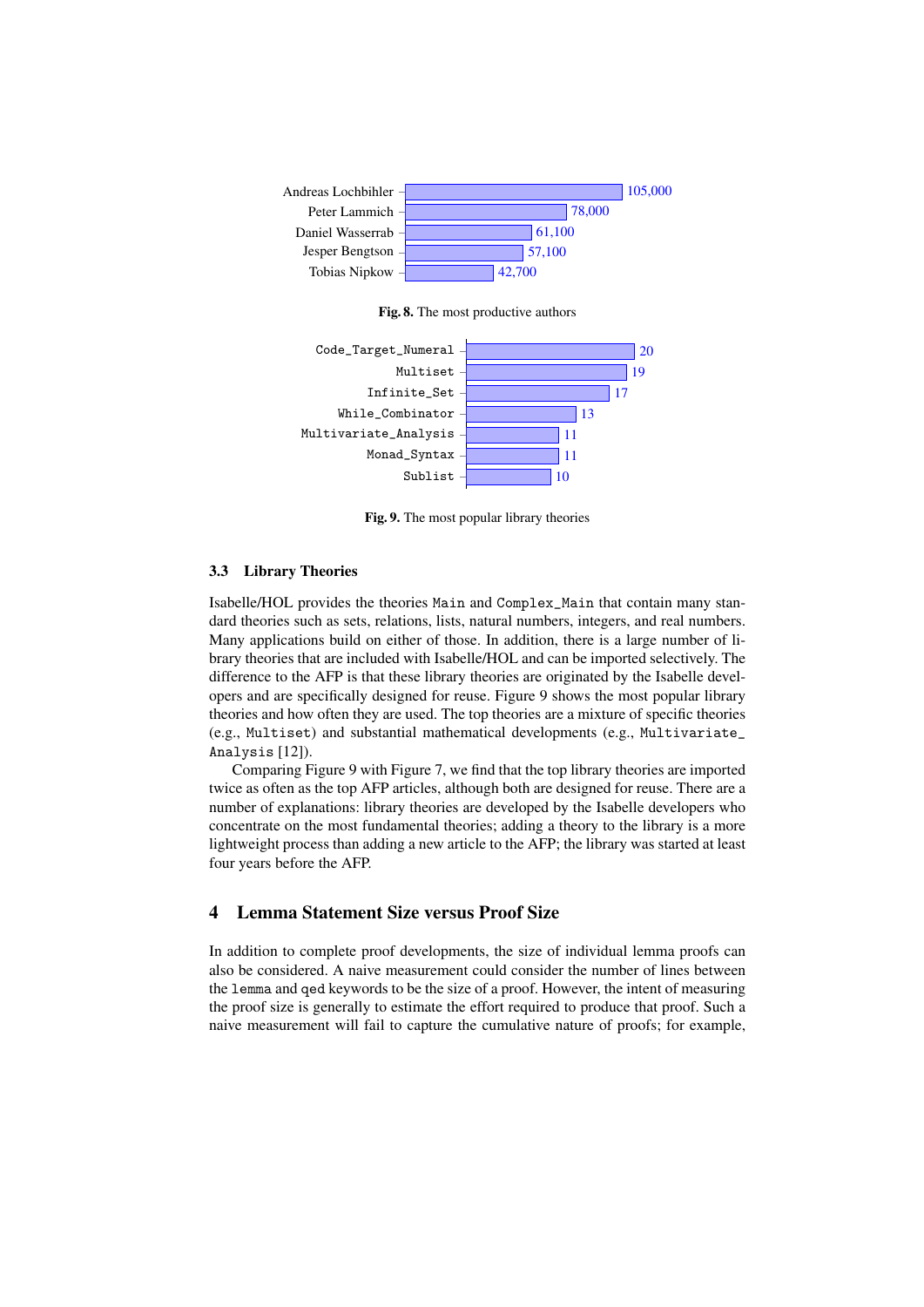a simple corollary will seem to have a trivial proof despite depending on some large result.

#### 4.1 Previous Work

Matichuk *et al.* [\[17\]](#page-14-10) chose to consider the size of the proof of a lemma as the total number of lines required to prove it. This includes (recursively) the sizes of all lemmas the proof depends on. Their study sought to establish a *leading measure* of proof effort by building upon previous work [\[25\]](#page-14-11), which demonstrated a linear relationship between proof effort (measured in person-weeks) and proof size. Matichuk *et al.* investigated the relationship between proof size and statement size of lemmas. The motivation is that the specification size for a proof (i.e. the statement size of its top-level theorem) is much easier to calculate early in a proof development, and thus it would be valuable to be able to use this to estimate the eventual size of the entire proof. Statement size was measured as the total number of unique constants used in the lemma statement, including (recursively) all constants used in their definitions.

This proved to be susceptible to lemma *over-specification*, where constants were mentioned but never interpreted, i.e., the lemma could instead have been abstracted over those constants. In these cases, the size of the lemma statement was much larger than its proof would indicate. This prompted an *idealized* measure, which discounts constants whose definitions are never unfolded in the entire proof.

The study examined six software verification proof developments: four proofs from the L4.verified project as well as JinjaThreads and SATSolverVerification from the AFP. They compared the raw statement and idealized statement sizes to the proof sizes for all lemmas in each proof and found a consistent quadratic relationship, which was strengthened by the idealized measure. However, the exact nature of the relationship was different between each proof: a model built against one proof does not necessarily fit others.

#### 4.2 Analysis against the AFP

We performed the same analysis against three of the largest AFP articles, shown in Table [1](#page-8-0) and Figure [10.](#page-9-0) Here  $R^2$  is the usual coefficient of determination for statistical models, where an  $R^2$  of 1 indicates that the model fits the data perfectly. We see that Group-Ring-Module partially fits a quadratic model, which can be explained by the hierarchical nature of the proofs. Although JinjaThreads and Group-Ring-Module both fit a quadratic model, the quadratic coefficient on their regression lines differ by an order of magnitude. Psi\_Calculi, does not fit the same relationship. There is a column of data points at a statement size of about 100 (or about 60 idealized), indicating that most lemmas in the development actually have the same statement size. This can be explained by the fact that Psi\_Calculi is a language formalization. Each lemma mentions the inductive set which defines the language semantics, and the size of that constant dominates the statement size of the lemma. This indicates that this measure of lemma statement size is too coarse for Psi\_Calculi: no model built against this data will be able to discriminate between long and short proofs.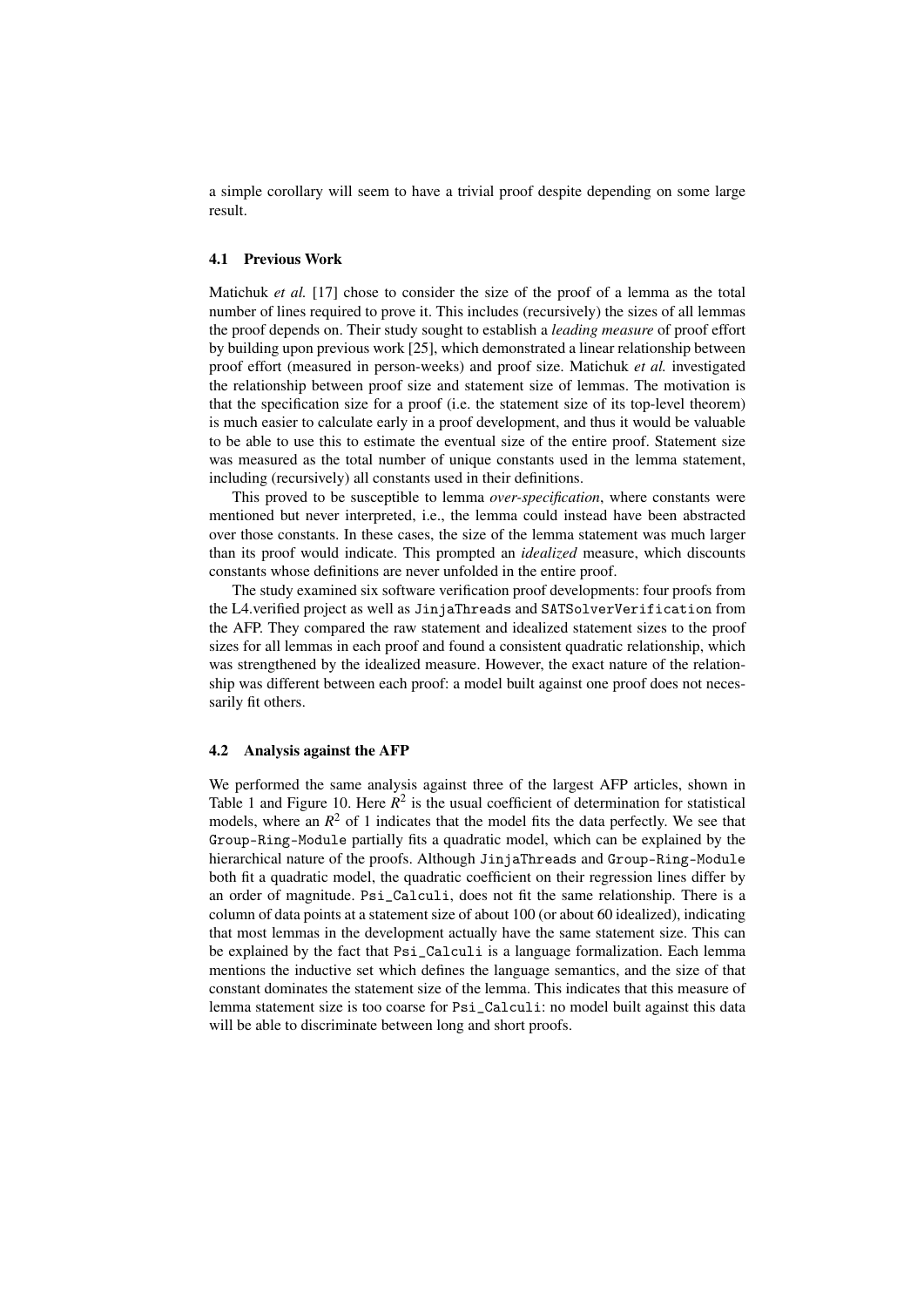| AFP article           | Measure                  | $R^2$              | $\overline{a}$ | h                        | C            |
|-----------------------|--------------------------|--------------------|----------------|--------------------------|--------------|
| JinjaThreads          | Raw                      | $0.346$ 0.04       |                |                          | 10.04 287.22 |
|                       | Idealized $0.712$ $0.12$ |                    |                |                          | 16.48 283.49 |
| Group-Ring-Module Raw |                          | 0.487 1.29         |                | 29.20                    | 154.81       |
|                       | Idealized                | $0.622 \quad 2.26$ |                |                          | 20.56 58.25  |
| Psi_Calculi           | Raw                      | 0.349              | 0.85           |                          | 69.21 609.56 |
|                       | Idealized                |                    |                | 0.431 4.87 198.49 798.34 |              |

<span id="page-8-0"></span>**Table 1.**  $R^2$  and coefficients *a*, *b*, *c* for quadratic regression with equation  $ax^2 + bx + c$  statement size versus proof size

The results are similarly diverse when performing this analysis against the entire AFP. Using the idealized measure, approximately half of the articles have an  $R^2$  of less than 0.5 (or have too few data points to build a model), 50 have an  $R^2$  between 0.5 and 0.7 and 50 have an  $R^2$  greater than 0.7. The best fitting articles are primarily 0.5, and 0.7 and 50 have an  $R^2$  greater than 0.7. The best fitting articles are primarily those related to software verification e.g. liniaThreads, SATSol ver Verification those related to software verification, e.g. JinjaThreads, SATSolverVerification, DiskPaxos. Among these, the quadratic coefficients span two orders of magnitude, from 0.07 to 21.29. The variation in the consistency of this relationship, and the differences between the models, demonstrates proof size cannot be estimated based solely on this coarse measure of lemma statement size. It is, however, an indication that it could be used as part of a more sophisticated measure, which considers the particular domain of the proof as well as additional measures of lemma statement complexity, such as those discussed in the following section.

# 5 Lemma Statement Complexity

We are interested in the complexity of the 64,497 lemma statements, using more traditional metrics than in the previous section, such as clause and literal counts. We used Isabelle's clausifier to rewrite formulas into conjunctive normal form (CNF), i.e. as a conjunction of clauses, each of which is a disjunction of literals. Literals of the form  $\neg a$  are negative; otherwise, they are positive.

Out of the AFP's 64,497 lemmas, the clausifier times out or fails on 171 of them. These are completely excluded from the statistics below. A manual inspection reveals that these are typically highly complex formulas, such as custom induction schemas.

As measures of formula complexity, Figure [11](#page-10-0) gives the number of clauses per lemma, and Figure [12](#page-10-1) gives the number of literals per lemma.

A few lemmas give rise to zero clauses: these are typically simple tautologies identified as such by the clausifier. Most formulas give rise to exactly one clause. These are further classified as follows:

- 11,444 formulas correspond to unit equality clauses, i.e., simple equations of the form  $t = u$  for two terms  $t, u$ .
- 22,475 formulas correspond to conditional equality clauses, i.e., clauses that contain at least one positive literal of the form  $t = u$ .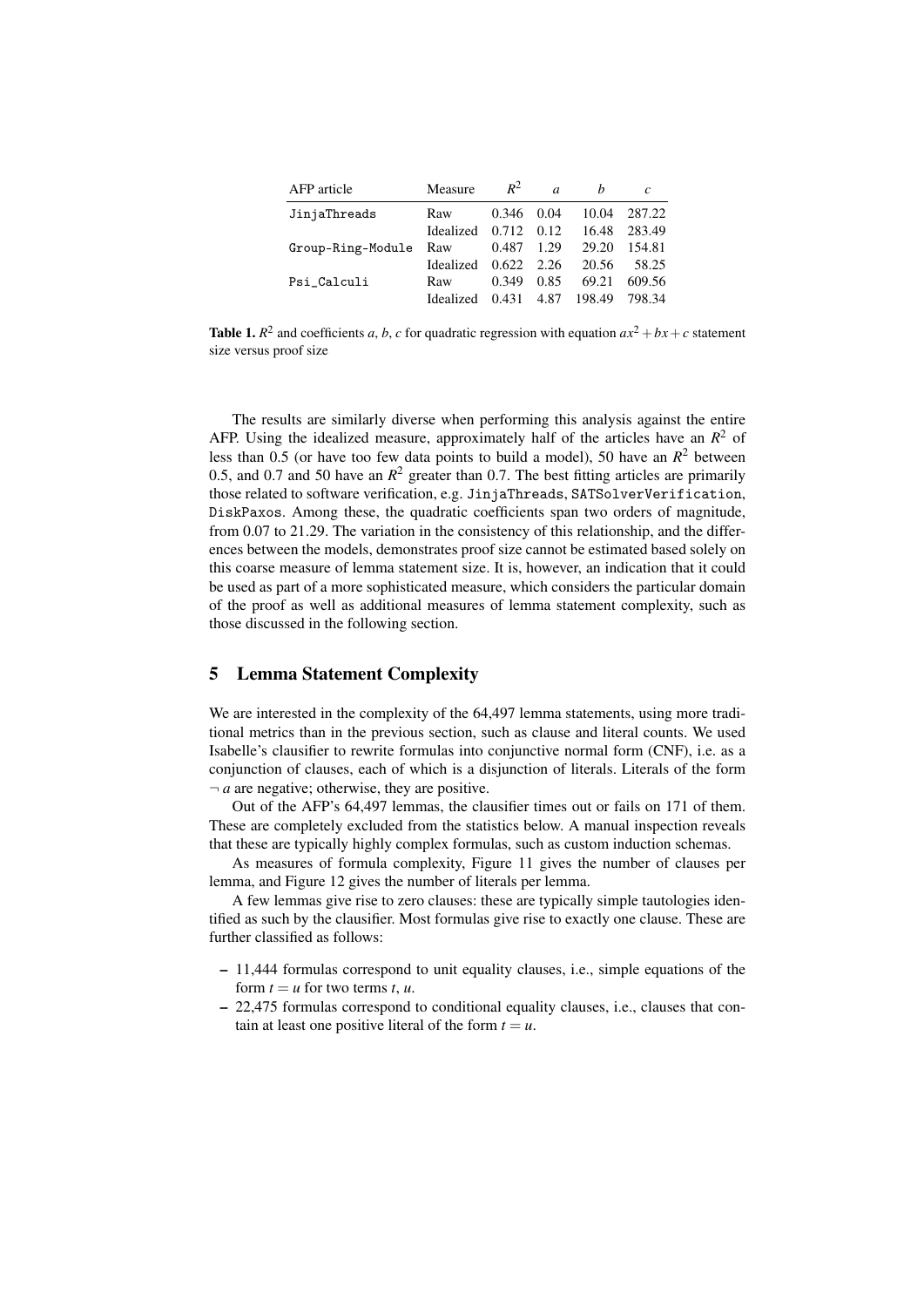

<span id="page-9-0"></span>Fig. 10. Relation between statement size and proof size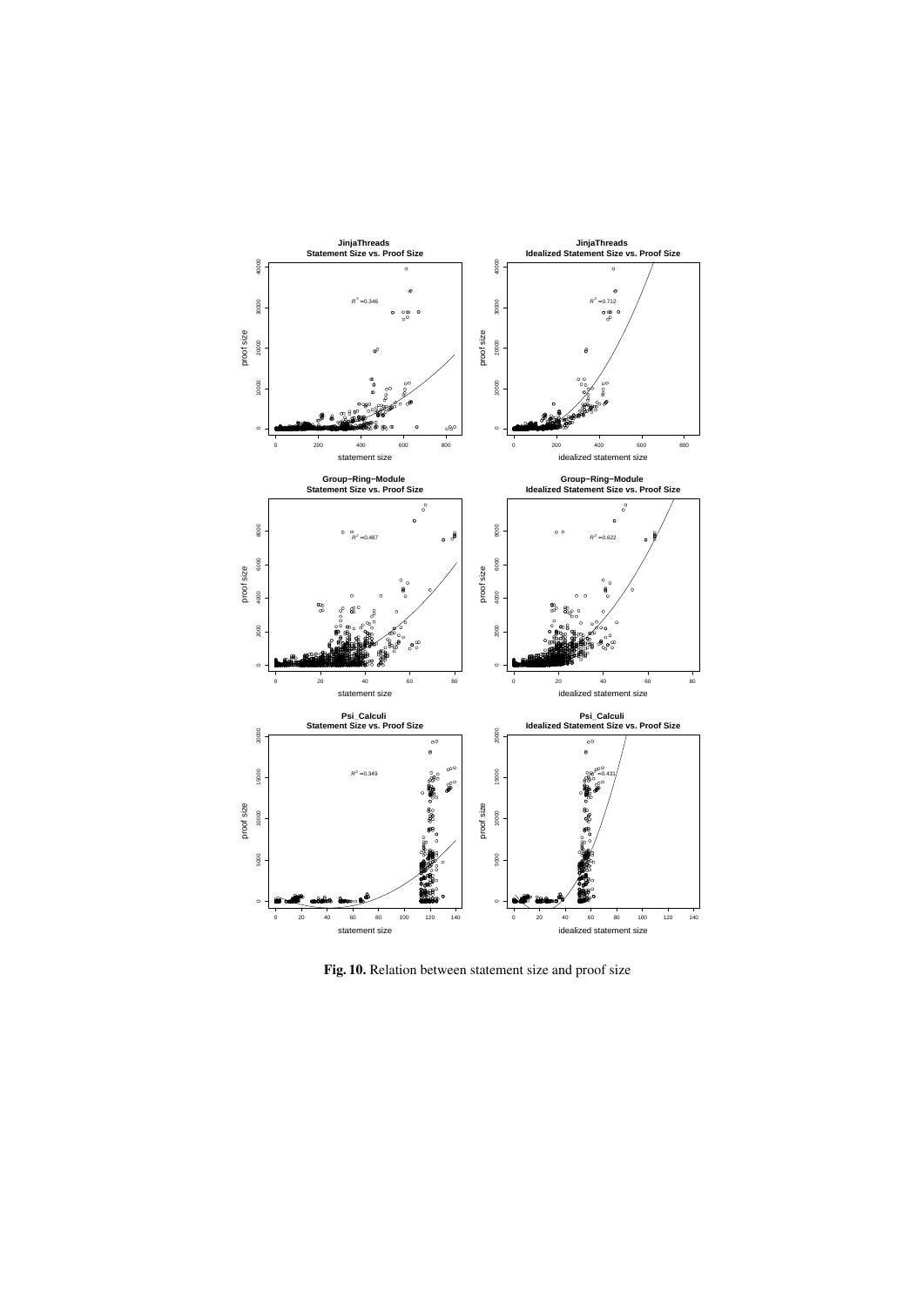

<span id="page-10-0"></span>Fig. 11. Number of lemmas with a corresponding number of clauses



<span id="page-10-1"></span>Fig. 12. Number of lemmas with a corresponding number of literals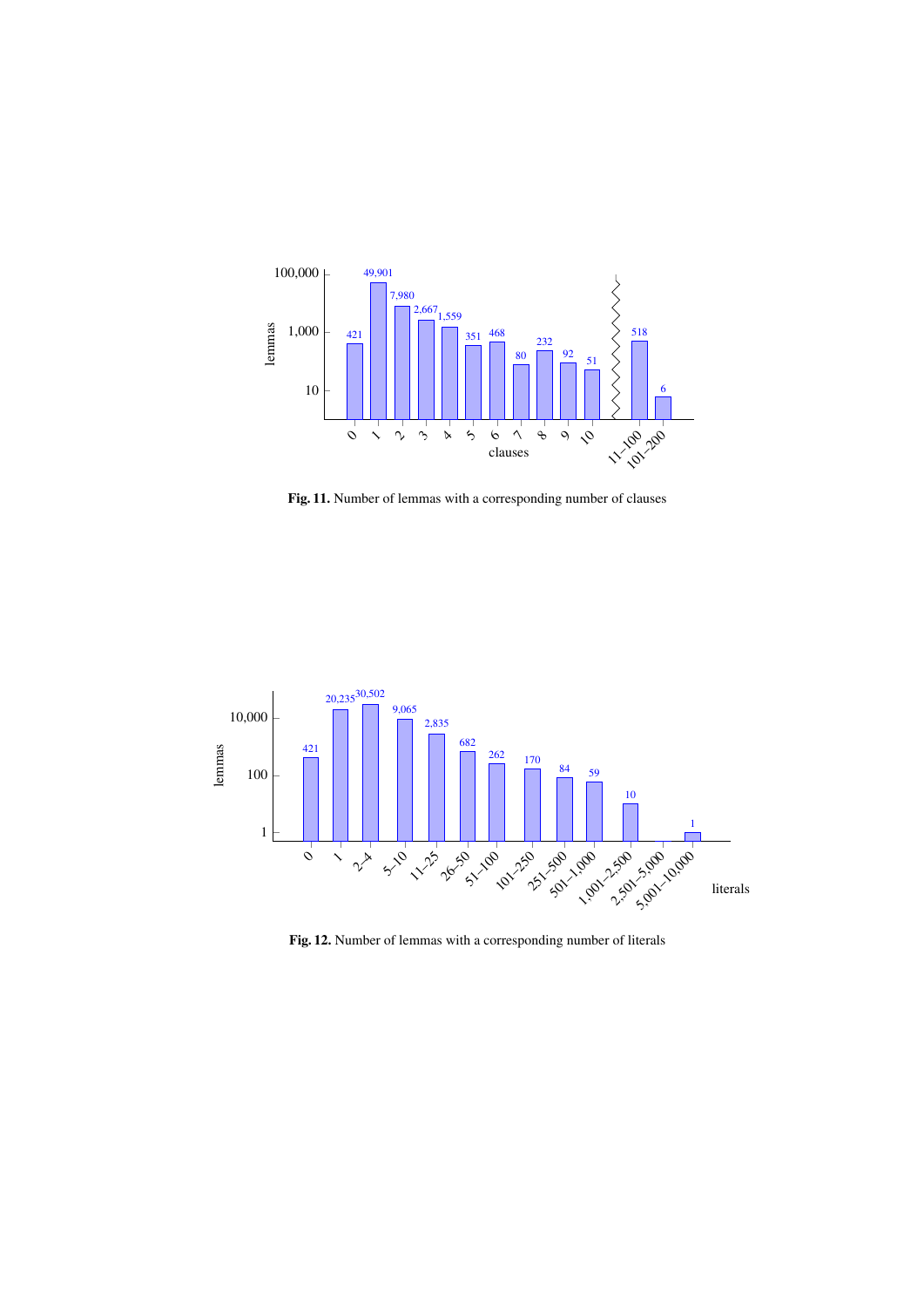– 46,186 formulas correspond to Horn clauses, i.e., clauses that contain at most one positive literal. These can be seen as implications  $a_1 \wedge \cdots \wedge a_n \Longrightarrow a$  or  $a_1 \wedge \cdots \wedge a_n$  $a_n \Longrightarrow$  False and are relatively easy to reason automatically about.

## 6 Proof Automation with Sledgehammer

Sledgehammer is a proof tool for Isabelle that exploits powerful first-order automatic theorem provers, notably E [\[24\]](#page-14-12), SPASS [\[28\]](#page-14-13), Vampire [\[23\]](#page-14-14), and Z3 [\[10\]](#page-13-6). Given a proof goal, it heuristically selects a few hundred potentially relevant lemmas, invokes the external provers, and upon success produces a proof snippet that can be inserted in the user's formalization to discharge the goal. Similar tools are available for other proof assistants, notably MizAR [\[27\]](#page-14-15) for Mizar and HOLYHammer [\[13\]](#page-14-16) for HOL Light.

Sledgehammer was introduced in the 2007 edition of Isabelle and started to be used seriously in 2009. In their "Judgement Day" study from 2010, Böhme and Nipkow [\[6\]](#page-13-7) evaluated Sledgehammer on 1 240 subgoals emerging from seven theory representing various applications of Isabelle to computer science and mathematics. They reported a success rate of 46% for three provers (E, SPASS, and Vampire) run in parallel for 30 s, meaning that nearly half of the goals in these seven theories could be discharged automatically, with no user guidance.

The tool has been further improved since then. Moreover, the automatic provers that form its back-ends have themselves undergone major development. A recent evaluation using a preliminary version of Isabelle2015 finds a success rate of 75% for six provers run for 30 s on newer hardware [\[5\]](#page-13-8), for the Judgement Day benchmarks. The success rate rise can be tracked in the various papers on Sledgehammer.

One question that has lingered since 2010 is whether Judgement Day is really representative of Isabelle formalizations. This is especially an issue since Sledgehammer has been extensively tuned against the benchmark set, on the assumption that it is representative. To get a clearer idea of Sledgehammer's usefulness, we now ran an evaluation on 128 randomly selected theories from the AFP. Up to 100 goals were selected for each theory, for a total of  $6,934$  $6,934$  goals. Our evaluation data is publicly available.<sup>6</sup>

The evaluation harness invokes Sledgehammer on each goal. The hardware setup consists of Linux servers equipped with Intel Core2 Duo CPUs running at 2.40 GHz. Each prover was given 30 s to solve each goal, but the 30 s slot was split into several slices, each corresponding to different problems and options to the prover. Lemmas were selected using the static MePo filter [\[19\]](#page-14-17), as opposed to the machine learning based MaSh [\[5\]](#page-13-8), whose development has fully stabilized only after the Isabelle2014 release. The results are summarized in Figure [13.](#page-12-0)

As we remarked elsewhere [\[3\]](#page-13-9), "It is important to bear in mind that the evaluation is not a competition between the provers. Different provers are invoked with different problems and options, and although we have tried to optimize the setup for each, we might have missed an important configuration option. Each number must be seen as a lower bound on the potential of the prover."

In case of success, the search is followed by reconstruction in Isabelle. For most goals, the reconstructed proof is a one-line call to an Isabelle proof method, such as *simp*

<span id="page-11-0"></span> $6$ [http://www21.in.tum.de/~blanchet/afp\\_mining\\_data.tgz](http://www21.in.tum.de/~blanchet/afp_mining_data.tgz)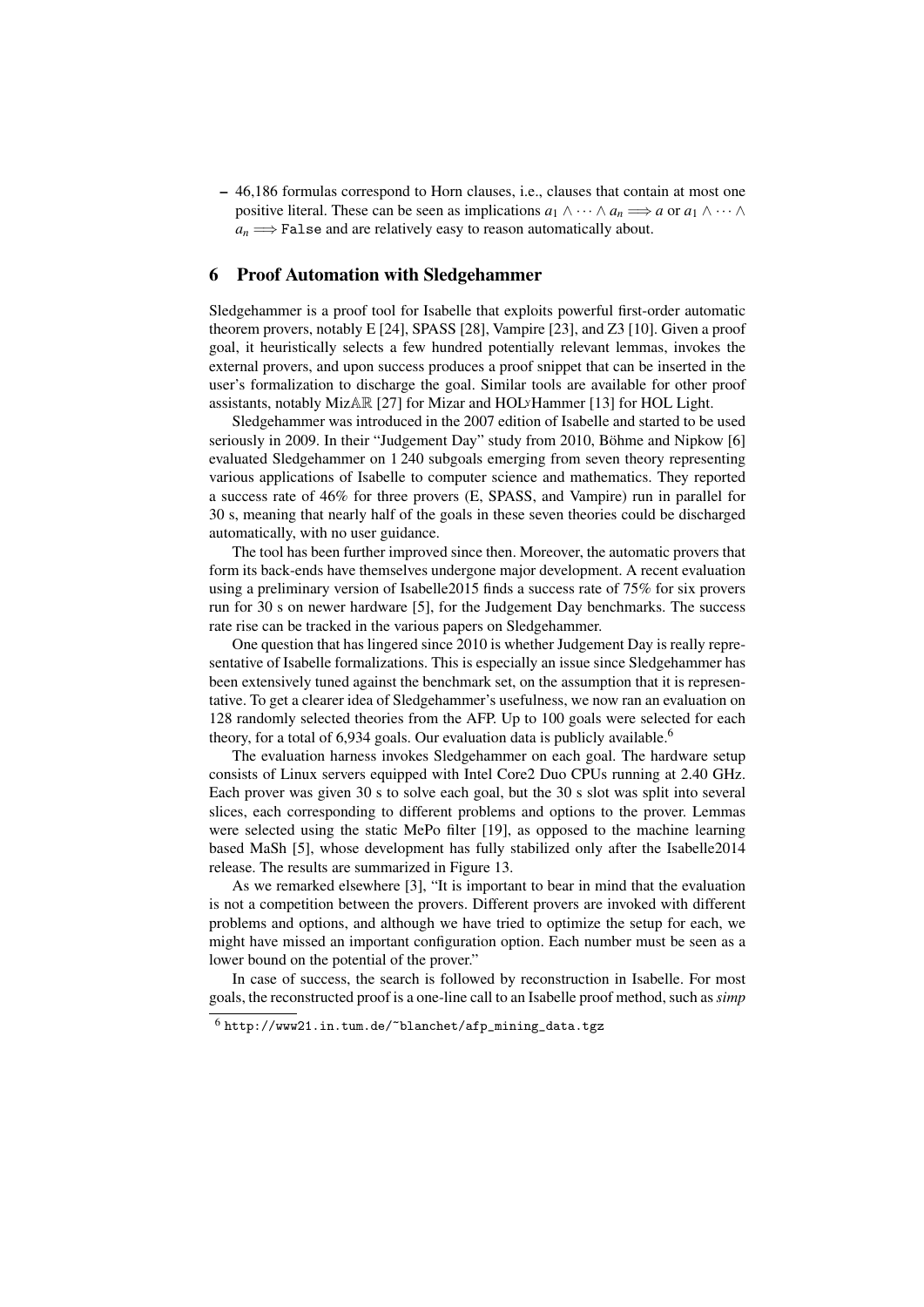|              | One-line | $+$ Isar | + Oracle |
|--------------|----------|----------|----------|
| E            | 49.7     | 51.4     | 52.5     |
| <b>SPASS</b> | 49.4     | 50.5     | 52.0     |
| Vampire      | 49.5     | 51.0     | 51.8     |
| Z3           | 49.6     | 50.0     | 53.7     |

<span id="page-12-0"></span>Fig. 13. Success rate of Sledgehammer invocations per automatic prover (%)

(term rewriting), *metis*(a built-in resolution prover), or *blast* (a tableau prover). This call can then be inserted in the Isabelle formalization to discharge the goal. Reconstruction is a success if at least one of the attempted proof methods succeeds within 2 s. The percentage of goals with successful one-line proofs is given in the "One-line" column of Figure [13.](#page-12-0) A few goals require a more detailed proof, expressed in the Isar format. The goal is considered solved if the Isar proof is successfully generated and replayed. This is reflected in the "+ Isar" column of Figure [13.](#page-12-0)

When both reconstruction approaches fail, the user can still trust the external prover (and Sledgehammer's translation from HOL to the prover's formalism) as an oracle. In practice, most Isabelle users would prefer to work on a manual proof instead. These reconstruction failures are recorded in the "+ Oracle" column of Figure [13.](#page-12-0)

The provers are neck and neck. Trusted as oracles, they prove 60.7% of the goals when used in combination. This is significantly lower than the most recent evaluations based on Judgement Day. We offer the following possible explanations:

- Our evaluation uses the official release (Isabelle2014), instead of a preliminary version of Isabelle2015. It misses out on MaSh [\[5\]](#page-13-8), on the improved Isar proof generation module [\[3\]](#page-13-9), and on modern versions of provers. Recently, the SMT solver CVC4 has been integrated with Isabelle and is now, by a clear margin, the most successful prover [\[5\]](#page-13-8).
- Sledgehammer's development since 2010 has been guided by experimental results on the Judgement Day suite, under the assumption that it is representative of Isabelle. Hence, it is not surprising that Sledgehammer should perform particularly well on these benchmarks.
- There is a lot of variation between theories. For theories with at least ten goals, our evaluation found success rates varying between 10% and 100%. We cannot exclude that the seven Judgement Day theories are particularly easy for Sledgehammer. Indeed, one third of Judgement Day consists of a large mathematical theory (Fundamental\_Theorem\_Algebra) whose goals are particularly easy.

## 7 Conclusion

We can summarize our findings by answering the questions raised in the introduction:

- There is too little reuse to our taste: the top 3 articles are reused 9, 6, and 4 times.
- There is some similarity to citation graphs in the computer science literature: the largest weakly connected component (WCC) in the AFP imports graph is 10 times larger than the next smaller WCC.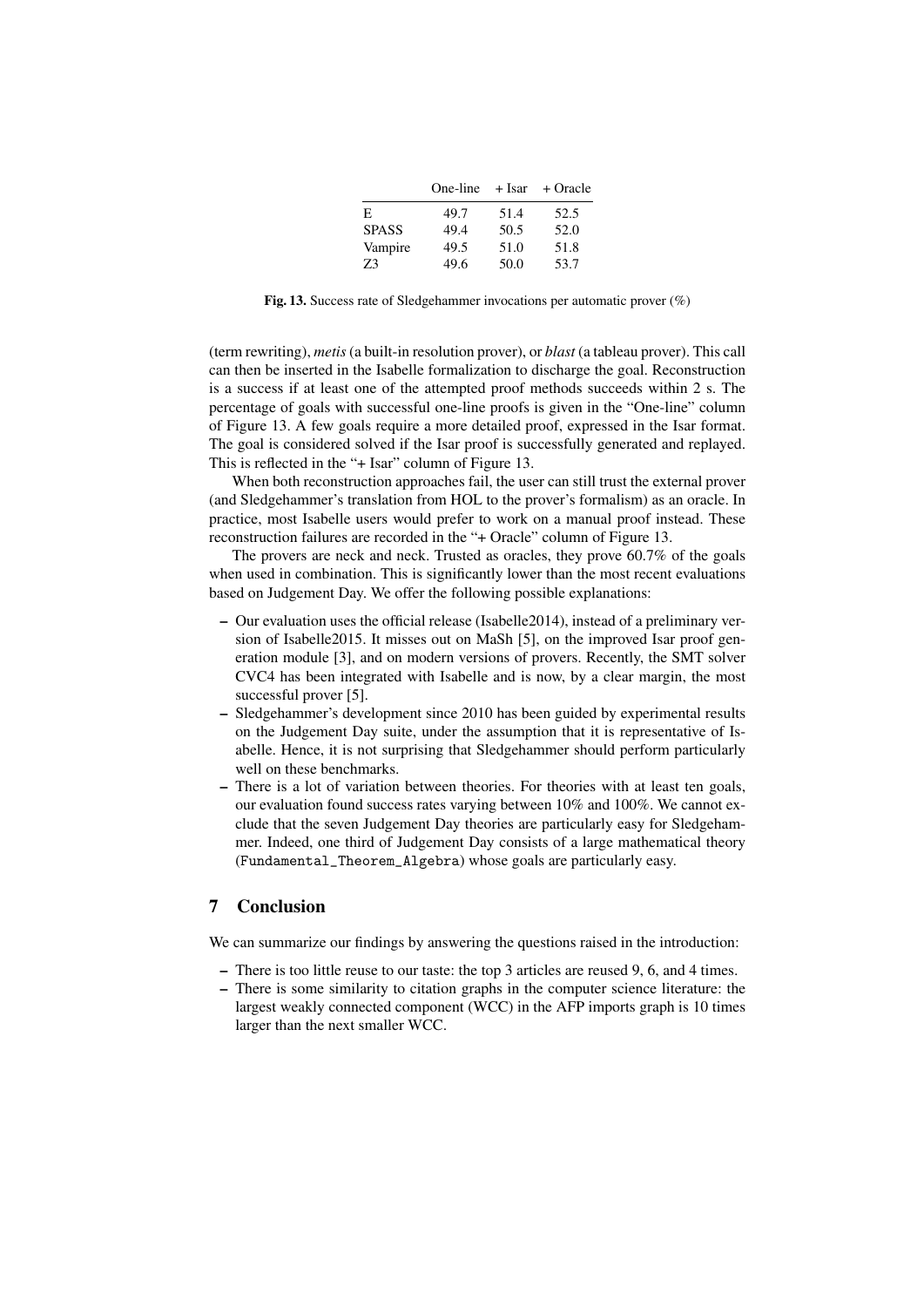- The growth of the AFP appears to be only slightly better than linear although we hope it is only early days.
- The sizes of articles seem to follow a power law with a long tail. Two thirds are less than 4,000 lines long but 9 are longer than 20,000 lines.
- Over the whole AFP, 58% of the text is taken up by proofs, 19% by lemma statements, and 8% by definitions.
- Lemma statement size is quadratically related to lemma proof size in approximately half of the AFP articles (with  $R^2 > 0.5$ ). The exact nature of the relationship is not<br>consistent, however, A more sophisticated measure for statement size/complexity consistent, however. A more sophisticated measure for statement size/complexity is required to build a predictive model.
- The syntactic nesting depth of proofs follows an exponential decay. Almost 99% of all proofs have a depth of 4 or less, but there is one proof of depth 15.
- One third of all lemma statements are equations, two thirds are Horn clauses.
- Sledgehammer can automate the proof of about 60% of the goals that arise, which is respectable but less than on the Judgement Day benchmark suite.

*Acknowledgement.* Our colleague Johannes Hölzl suggested the proof depth diagram (Figure [5\)](#page-4-0), which we found insightful. Matichuk is partially supported by NICTA. NICTA is funded by the Australian Government through the Department of Communications and the Australian Research Council through the ICT Centre of Excellence Program. Nipkow is supported by DFG grant NI 491/16-1.

# References

- <span id="page-13-1"></span>1. The Mizar Mathematical Library. <http://mizar.org>.
- <span id="page-13-5"></span>2. Y. An, J. Janssen, and E. Milios. Characterizing and mining citation graphs of the computer science literature. *Knowledge and Information Systems*, 6:664–678, 2004.
- <span id="page-13-9"></span>3. J. C. Blanchette, S. Böhme, M. Fleury, S. J. Smolka, and A. Steckermeier. Semi-intelligible Isar proofs from machine-generated proofs. Accepted in *J. Automated Reasoning*.
- <span id="page-13-0"></span>4. J. C. Blanchette, S. Böhme, and L. C. Paulson. Extending Sledgehammer with SMT solvers. *J. Automated Reasoning*, 51(1):109–128, 2013.
- <span id="page-13-8"></span>5. J. C. Blanchette, D. Greenaway, C. Kaliszyk, D. Kühlwein, and J. Urban. A learning-based relevance filter for Isabelle/HOL. Submitted. [http://www21.in.tum.de/~blanchet/](http://www21.in.tum.de/~blanchet/mash2.pdf) [mash2.pdf](http://www21.in.tum.de/~blanchet/mash2.pdf).
- <span id="page-13-7"></span>6. S. Böhme and T. Nipkow. Sledgehammer: Judgement Day. In J. Giesl and R. Hähnle, editors, *International Joint Conference on Automated Reasoning (IJCAR 2010)*, volume 6173 of *LNCS*, pages 107–121. Springer, 2010.
- <span id="page-13-4"></span>7. K. Chaudhuri, D. Doligez, L. Lamport, and S. Merz. The TLA<sup>+</sup> proof system: Building a heterogeneous verification platform. In A. Cavalcanti, D. Déharbe, M.-C. Gaudel, and J. Woodcock, editors, *International Colloquium on Theoretical Aspects of Computing (IC-TAC 2010)*, volume 6255 of *LNCS*, page 44. Springer, 2010.
- <span id="page-13-2"></span>8. A. Church. A formulation of the simple theory of types. *J. Symbolic Logic*, 5(2):56–68, 1940.
- <span id="page-13-3"></span>9. M. E. Crovella and A. Bestavros. Self-similarity in world wide web traffic: Evidence and possible causes. *IEEE/ACM Transactions on Networking*, 5(6):835–846, 1997.
- <span id="page-13-6"></span>10. L. de Moura and N. Bjørner. Z3: An efficient SMT solver. In C. R. Ramakrishnan and J. Rehof, editors, *Tools and Algorithms for the Construction and Analysis of Systems (TACAS 2008)*, volume 4963 of *LNCS*, pages 337–340. Springer, 2008.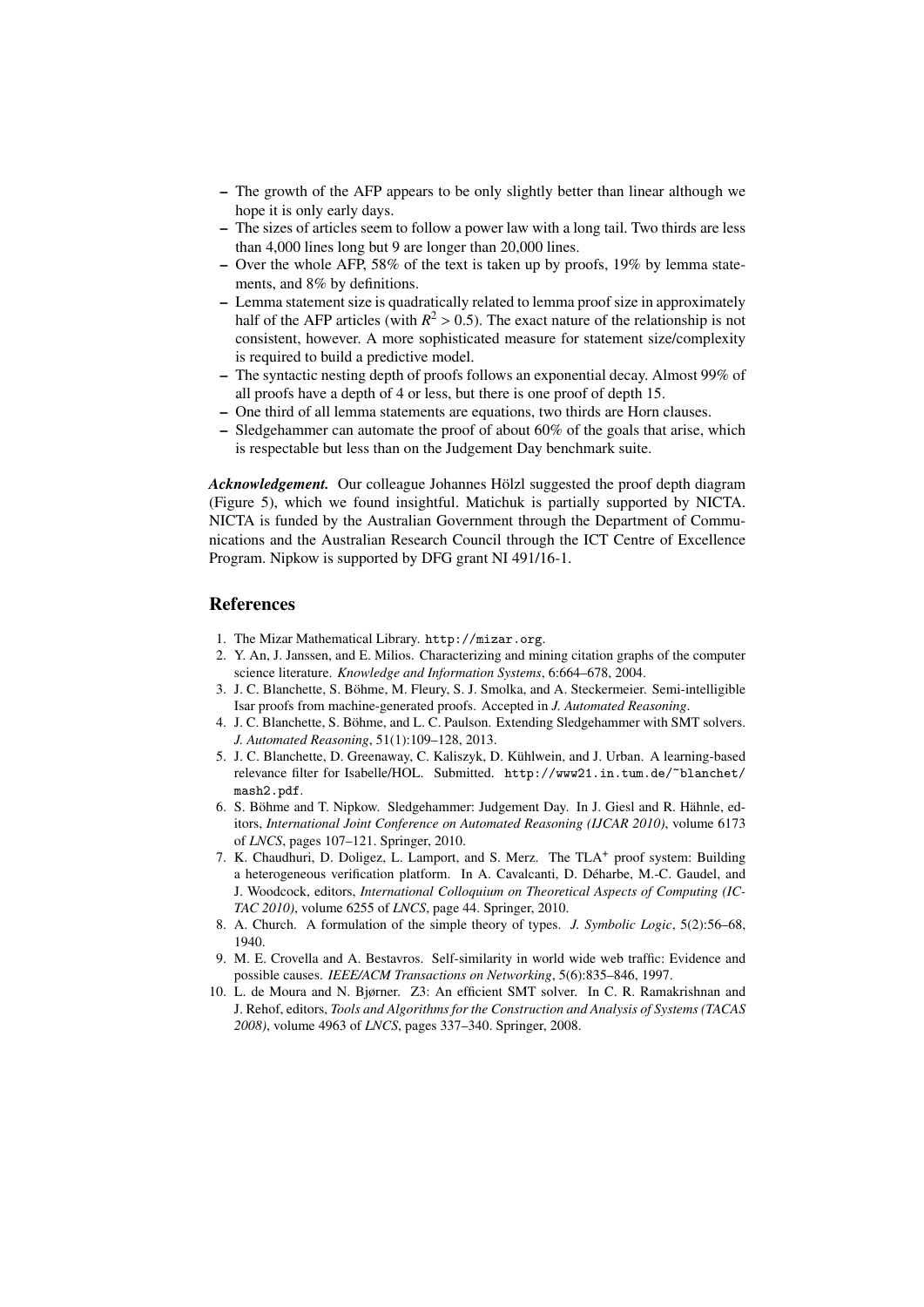- <span id="page-14-6"></span>11. G. Gonthier, A. Asperti, J. Avigad, Y. Bertot, C. Cohen, F. Garillot, S. L. Roux, A. Mahboubi, R. O'Connor, S. O. Biha, I. Pasca, L. Rideau, A. Solovyev, E. Tassi, and L. Théry. A machine-checked proof of the odd order theorem. In S. Blazy, C. Paulin-Mohring, and D. Pichardie, editors, *Interactive Theorem Proving (ITP 2013)*, volume 7998 of *LNCS*, pages 163–179. Springer, 2013.
- <span id="page-14-9"></span>12. J. Hölzl, F. Immler, and B. Huffman. Type classes and filters for mathematical analysis in Isabelle/HOL. In S. Blazy, C. Paulin-Mohring, and D. Pichardie, editors, *Interactive Theorem Proving (ITP 2013)*, volume 7998 of *LNCS*, pages 279–294. Springer, 2013.
- <span id="page-14-16"></span>13. C. Kaliszyk and J. Urban. HOL(y)Hammer: Online ATP service for HOL light. *Mathematics in Computer Science*, 9(1):5–22, 2015.
- <span id="page-14-8"></span>14. P. Lammich and A. Lochbihler. The Isabelle Collections Framework. In M. Kaufmann and L. Paulson, editors, *Interactive Theorem Proving (ITP 2010)*, volume 6172 of *LNCS*, pages 339–354. Springer, 2010.
- <span id="page-14-5"></span>15. X. Leroy. A formally verified compiler back-end. *J. Automated Reasoning*, 43:363–446, 2009.
- <span id="page-14-4"></span>16. A. Lochbihler. Java and the Java memory model—A unified, machine-checked formalisation. In H. Seidl, editor, *European Symposium on Programming (ESOP 2012)*, LNCS, pages 497–517. Springer, 2012.
- <span id="page-14-10"></span>17. D. Matichuk, T. Murray, J. Andronick, R. Jeffery, G. Klein, and M. Staples. Empirical study towards a leading indicator for cost of formal software verification. In G. Canfora and S. Elbaum, editors, *International Conference on Software Engineering (ICSE 2015)*. ACM, 2015.
- <span id="page-14-7"></span>18. R. Matuszewski and P. Rudnicki. Mizar: The first 30 years. *Mechanized Mathematics and Its Applications*, 4(1):3–24, 2005.
- <span id="page-14-17"></span>19. J. Meng and L. C. Paulson. Lightweight relevance filtering for machine-generated resolution problems. *J. Applied Logic*, 7(1):41–57, 2009.
- <span id="page-14-1"></span>20. T. Nipkow and G. Klein. *Concrete Semantics with Isabelle/HOL*. Springer, 2014. [http:](http://concrete-semantics.org) [//concrete-semantics.org](http://concrete-semantics.org).
- <span id="page-14-0"></span>21. T. Nipkow, L. Paulson, and M. Wenzel. *Isabelle/HOL—A Proof Assistant for Higher-Order Logic*, volume 2283 of *LNCS*. Springer, 2002.
- <span id="page-14-2"></span>22. L. C. Paulson and J. C. Blanchette. Three years of experience with Sledgehammer, a practical link between automatic and interactive theorem provers. In G. Sutcliffe, S. Schulz, and E. Ternovska, editors, *International Workshop on the Implementation of Logics (IWIL 2010)*, volume 2 of *EPiC Series*, pages 1–11. EasyChair, 2012.
- <span id="page-14-14"></span>23. A. Riazanov and A. Voronkov. The design and implementation of Vampire. *AI Communications*, 15(2-3):91–110, 2002.
- <span id="page-14-12"></span>24. S. Schulz. System description: E 1.8. In K. McMillan, A. Middeldorp, and A. Voronkov, editors, *Logic for Programming, Artificial Intelligence, and Reasoning (LPAR-19)*, volume 8312 of *LNCS*, pages 735–743. Springer, 2013.
- <span id="page-14-11"></span>25. M. Staples, R. Jeffery, J. Andronick, T. Murray, G. Klein, and R. Kolanski. Productivity for proof engineering. In M. Morisio, T. Dybå, and M. Torchiano, editors, *Empirical Software Engineering and Measurement (ESEM '14)*, pages 15:1–15:4. ACM, 2014.
- <span id="page-14-3"></span>26. J. Urban. MPTP 0.2: Design, implementation, and initial experiments. *J. Automated Reasoning*, 37(1-2):21–43, 2006.
- <span id="page-14-15"></span>27. J. Urban, P. Rudnicki, and G. Sutcliffe. ATP and presentation service for Mizar formalizations. *J. Automated Reasoning*, 50(2):229–241, 2013.
- <span id="page-14-13"></span>28. C. Weidenbach, D. Dimova, A. Fietzke, R. Kumar, M. Suda, and P. Wischnewski. SPASS version 3.5. In R. A. Schmidt, editor, *Conference on Automated Deduction (CADE-22)*, volume 5663 of *LNCS*, pages 140–145. Springer, 2009.